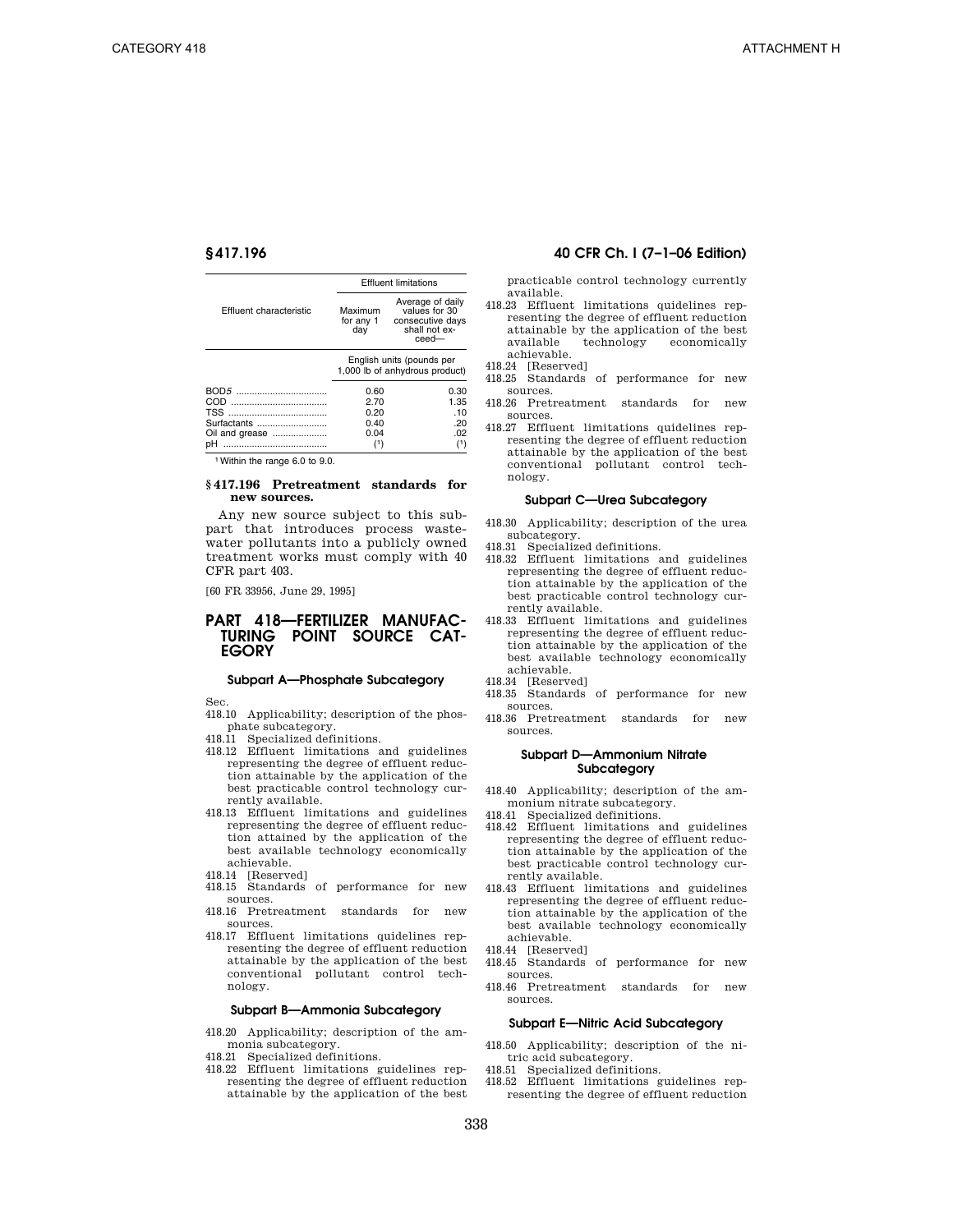attainable by the application of the best practicable control technology currently available.

- 418.53 Effluent limitations guidelines representing the degree of effluent reduction attainable by the application of the best technology achievable.
- 418.54 [Reserved]
- 418.55 Standards of performance for new sources.
- 418.56 Pretreatment standards for new sources.

# **Subpart F—Ammonium Sulfate Production Subcategory**

- 418.60 Applicability; description of the ammonium sulfate production subcategory. 418.61 Specialized definitions.
- 
- 418.62 Effluent limitations guidelines representing the degree of effluent reduction attainable by the application of the best practicable control technology currently available.
- 418.63 Effluent limitations guidelines representing the degree of effluent reduction attainable by the application of the best available technology economically achievable.
- 418.64 [Reserved]
- 418.65 Standards of performance for new sources.
- 418.66 Pretreatment standard for new sources.
- 418.67 Effluent limitations guidelines representing the degree of effluent reduction attainable by the application of the best conventional pollutant control technology.

## **Subpart G—Mixed and Blend Fertilizer Production Subcategory**

- 418.70 Applicability; description of the mixed and blend fertilizer production subcategory.
- 418.71 Specialized definitions.
- 418.72 Effluent limitations guidelines representing the degree of effluent reduction attainable by the application of the best practicable control technology currently available.
- 418.73 Effluent limitations guidelines representing the degree of effluent reduction attainable by the application of the best economically achievable.
- 418.74 [Reserved]
- 418.75 Standards of performance for new sources.
- 418.76 Pretreatment standard for new sources.
- 418.77 Effluent limitations guidelines representing the degree of effluent reduction attainable by the application of the best

conventional pollutant control technology.

AUTHORITY: 33 U.S.C. 1251 *et seq*.

SOURCE: 39 FR 12836, April 8, 1974, unless otherwise noted.

# **Subpart A—Phosphate Subcategory**

#### **§ 418.10 Applicability; description of the phosphate subcategory.**

The provisions of this subpart are applicable to discharges resulting from the manufacture of sulfuric acid by sulfur burning, wet-process phosphoric acid, normal superphosphate, triple superphosphate and ammonium phosphate, except that the provisions of §§418.12, 418.13, and 418.17 shall not apply to wet-process phosphoric acid processes that were under construction either on or before April 8, 1974, at plants located in the State of Louisiana.

[52 FR 28432, July 29, 1987]

# **§ 418.11 Specialized definitions.**

For the purpose of this subpart:

(a) Except as provided below, the general definitions, abbreviations and methods of analysis set forth in 40 CFR part 401 shall apply to this subpart.

(b) The term *process wastewater*  means any water which, during manufacturing or processing, comes into direct contact with or results from the production or use of any raw material, intermediate product, finished product, by-product, or waste product. The term ''process wastewater'' does not include contaminated non-process wastewater, as defined below.

(c) The term, *contaminated non-process wastewater* shall mean any water including precipitation runoff which, during manufacturing or processing, comes into incidental contact with any raw material, intermediate product, finished product, by-product or waste product by means of: (1) Precipitation runoff; (2) accidental spills; (3) accidental leaks caused by the failure of process equipment and which are repaired or the discharge of pollutants therefrom contained or terminated within the shortest reasonable time which shall not exceed 24 hours after discovery or when discovery should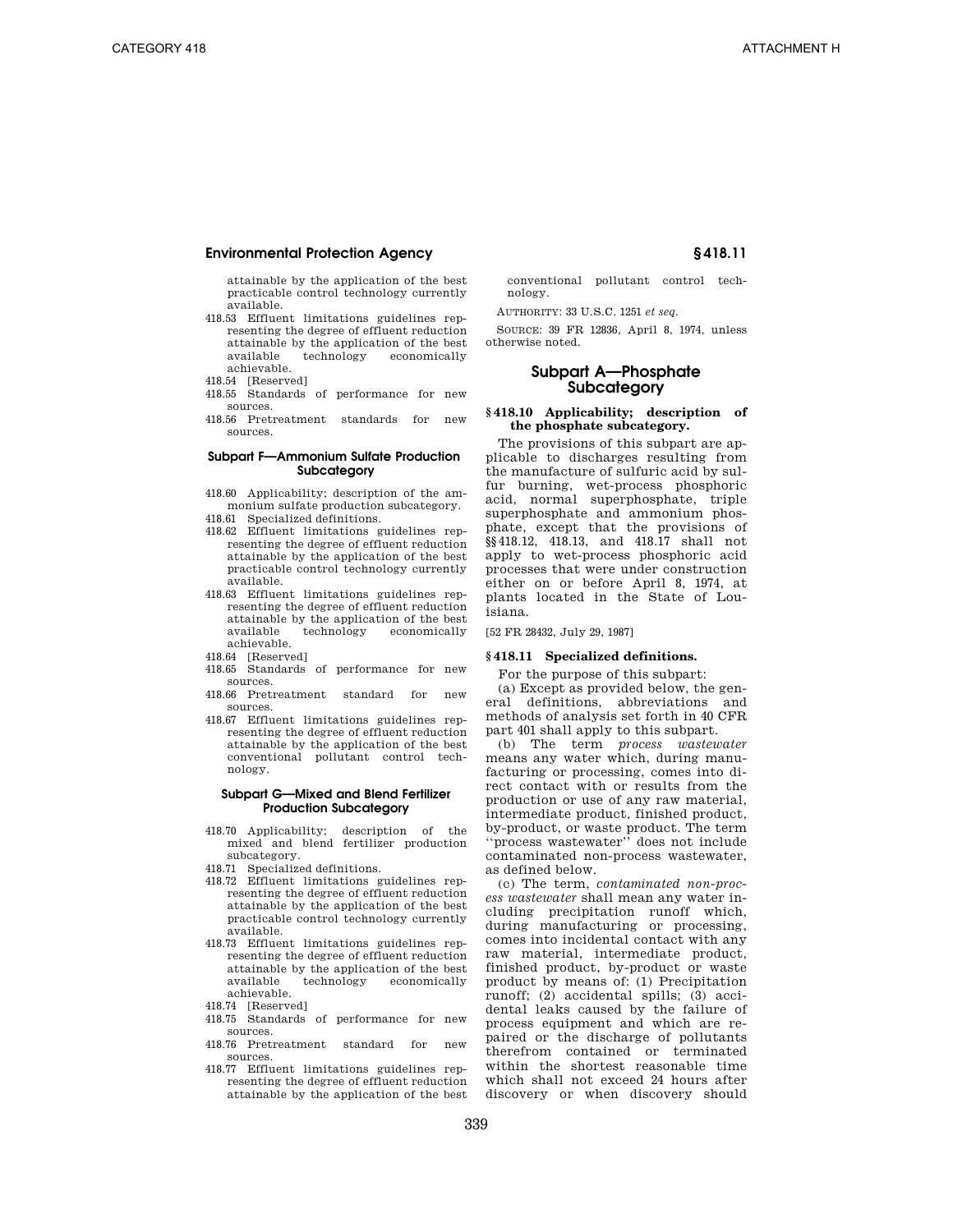reasonably have been made, whichever is earliest; and (4) discharges from safety showers and related personal safety equipment, and from equipment washings for the purpose of safe entry, inspection and maintenance; provided that all reasonable measures have been taken to prevent, reduce, eliminate and control to the maximum extent feasible such contact and provided further that all reasonable measures have been taken that will mitigate the effects of such contact once it has occurred.

(d) The term *ten-year 24-hour rainfall event* shall mean the maximum 24-hour precipitation event with a probable recurrence interval of once in 10 years as defined by the National Weather Service in technical paper No. 40, ''Rainfall Frequency Atlas of the United States'', May 1961, and subsequent amendments in effect as of the effective date of this regulation.

(e) The term *25-year 24-hour rainfall event* shall mean the maximum 24-hour precipitation event with a probable recurrence interval of once in 25 years as defined by the National Weather Service in technical paper No. 40, ''Rainfall Frequency Atlas of the United States'', May 1961, and subsequent amendments in effect, as of the effective date of this regulation.

(f) The term *calcium sulfate storage pile runoff* shall mean the calcium sulfate transport water runoff from or through the calcium sulfate pile, and the precipitation which falls directly on the storage pile and which may be collected in a seepage ditch at the base of the outer slopes of the storage pile, provided such seepage ditch is protected from the incursion of surface runoff from areas outside of the outer perimeter of the seepage ditch.

[39 FR 12836, Apr. 8, 1974, as amended at 41 FR 20583, May 19, 1976]

#### **§ 418.12 Effluent limitations guidelines representing the degree of effluent reduction attainable by the application of the best practicable control technology currently available.**

Except as provided in §§125.30 through 125.32, any existing point source subject to this subpart shall achieve the following effluent limitations representing the degree of effluent reduction attainable by the appli-

# **§ 418.12 40 CFR Ch. I (7–1–06 Edition)**

cation of the best practicable control technology currently available (BPT):

(a) Subject to the provisions of paragraphs (b) and (c) of this section, the following limitations establish the quantity or quality of pollutants or pollutant properties, controlled by this section, which may be discharged by a point source subject to the provisions of this subpart after application of the best practicable control technology currently available: There shall be no discharge of process wastewater pollutants to navigable waters.

(b) Process wastewater pollutants from a calcium sulfate storage pile runoff facility operated separately or in combination with a water recirculation system designed, constructed and operated to maintain a surge capacity equal to the runoff from the 10-year, 24 hour rainfall event may be discharged, after treatment to the standards set forth in paragraph (c) of this section, whenever chronic or catastrophic precipitation events cause the water level to rise into the surge capacity. Process wastewater must be treated and discharged whenever the water level equals or exceeds the mid point of the surge capacity.

(c) The concentration of pollutants discharged in process wastewater pursuant to the limitations of paragraph (b) shall not exceed the values listed in the following table:

|                                                   | Effluent limitations (mg/l) |                                                                                 |
|---------------------------------------------------|-----------------------------|---------------------------------------------------------------------------------|
| Effluent characteristic                           | Maximum<br>for any 1<br>dav | Average of daily<br>values for 30<br>consecutive days<br>shall not ex-<br>ceed- |
| Total phosphorus (as P)<br>Fluoride<br><b>TSS</b> | 105<br>75<br>150            | 35<br>25<br>50                                                                  |

The total suspended solid limitation set forth in this paragraph shall be waived for process wastewater from a calcium sulfate storage pile runoff facility, operated separately or in combination with a water recirculation system, which is chemically treated and then clarified or settled to meet the other pollutant limitations set forth in this paragraph.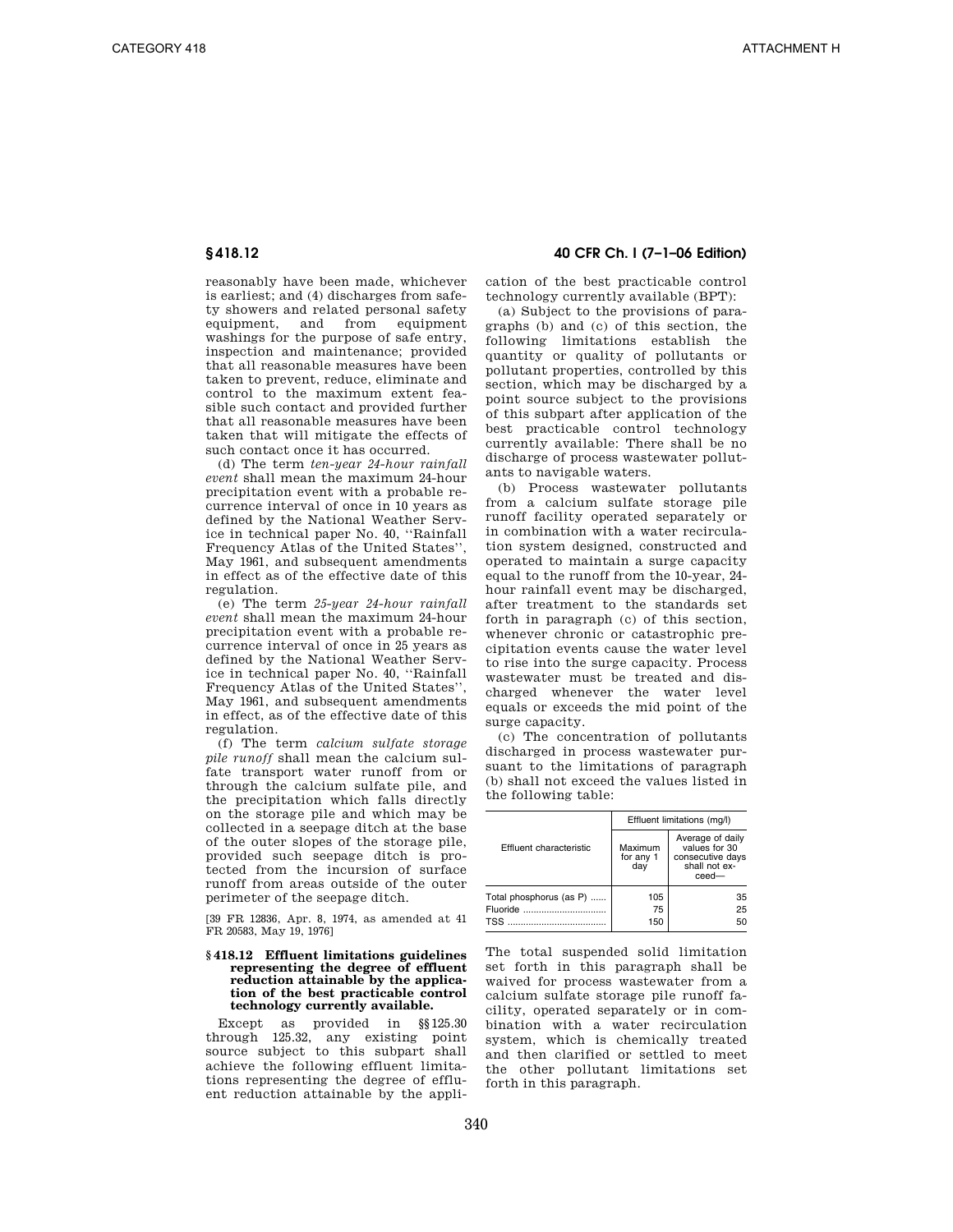(d) The concentration of pollutants discharged in contaminated non-process wastewater shall not exceed the values listed in the following table:

|                                     |                             | Effluent limitations (mg/l)                                                     |
|-------------------------------------|-----------------------------|---------------------------------------------------------------------------------|
| Effluent characteristic             | Maximum<br>for any 1<br>dav | Average of daily<br>values for 30<br>consecutive days<br>shall not ex-<br>ceed- |
| Total phosphorus (as P)<br>Fluoride | 105<br>75                   | 35<br>25                                                                        |

[39 FR 12836, Apr. 8, 1974, as amended at 41 FR 20584, May 19, 1976; 42 FR 16141, Mar. 25, 1977; 60 FR 33956, June 29, 1995]

#### **§ 418.13 Effluent limitations and guidelines representing the degree of effluent reduction attained by the application of the best available technology economically achievable.**

The following limitations establish the quantity or quality of pollutants or pollutant properties which may be discharged by a point source subject to the provisions of this subpart after application of the best available technology economically achievable:

(a) Subject to the provision of paragraphs (b) and (c) of this section, the following limitations establish the quantity or quality of pollutants or pollutant properties, controlled by this section, which may be discharged by a point source subject to the provisions of this subpart after application of the best available technology economically achievable: There shall be no discharge of process wastewater pollutants to navigable waters.

(b) Process wastewater pollutants from a calcium sulfate storage pile runoff facility operated separately or in combination with a water recirculation system designed, constructed and operated to maintain a surge capacity equal to the runoff from the 25-year, 24 hour rainfall event may be discharged, after treatment to the standards set forth in paragraph (c) of this section, whenever chronic or catastrophic precipitation events cause the water level to rise into the surge capacity. Process wastewater must be treated and discharged whenever the water level equals or exceeds the midpoint of the surge capacity.

(c) The concentration of pollutants discharged in process wastewater pursuant to the limitations of paragraph (b) of this section shall not exceed the values listed in the following table:

|                                     | Effluent limitations (mg/l) |                                                                                    |
|-------------------------------------|-----------------------------|------------------------------------------------------------------------------------|
| Effluent characteristic             | Maximum<br>for any 1<br>dav | Average of daily<br>values for 30<br>consecutive days<br>shall not ex-<br>$ceed -$ |
| Total phosphorus (as P)<br>Fluoride | 105<br>75                   | 35<br>25                                                                           |

(d) The concentration of pollutants discharged in contaminated non-process wastewater shall not exceed the values listed in the following table:

|                                     | Effluent limitations (mg/l) |                                                                                 |
|-------------------------------------|-----------------------------|---------------------------------------------------------------------------------|
| Effluent characteristic             | Maximum<br>for any 1<br>dav | Average of daily<br>values for 30<br>consecutive days<br>shall not ex-<br>ceed- |
| Total phosphorus (as P)<br>Fluoride | 105<br>75                   | 35<br>25                                                                        |

[39 FR 12836, Apr. 8, 1974, as amended at 41 FR 20584, May 19, 1976; 44 FR 50742, Aug. 29, 1979; 45 FR 37199, June 2, 1980]

### **§ 418.14 [Reserved]**

# **§ 418.15 Standards of performance for new sources.**

The following standards of performance establish the quantity or quality of pollutants or pollutant properties which may be discharged by a new source subject to the provisions of this subpart:

(a) Subject to the provision of paragraphs (b) and (c) of this section, the following limitations establish the quantity or quality of pollutants or pollutant properties, controlled by this section, which may be discharged by a point source subject to the provisions of this subpart after application of the best available demonstrated control technology: There shall be no discharge of process wastewater pollutants to navigable waters.

(b) Process wastewater pollutants from a calcium sulfate storage pile runoff facility operated separately or in combination with a water recirculation system designed, constructed and operated to maintain a surge capacity equal to the runoff from the 25-year, 24 hour rainfall event may be discharged, after treatment to the standards set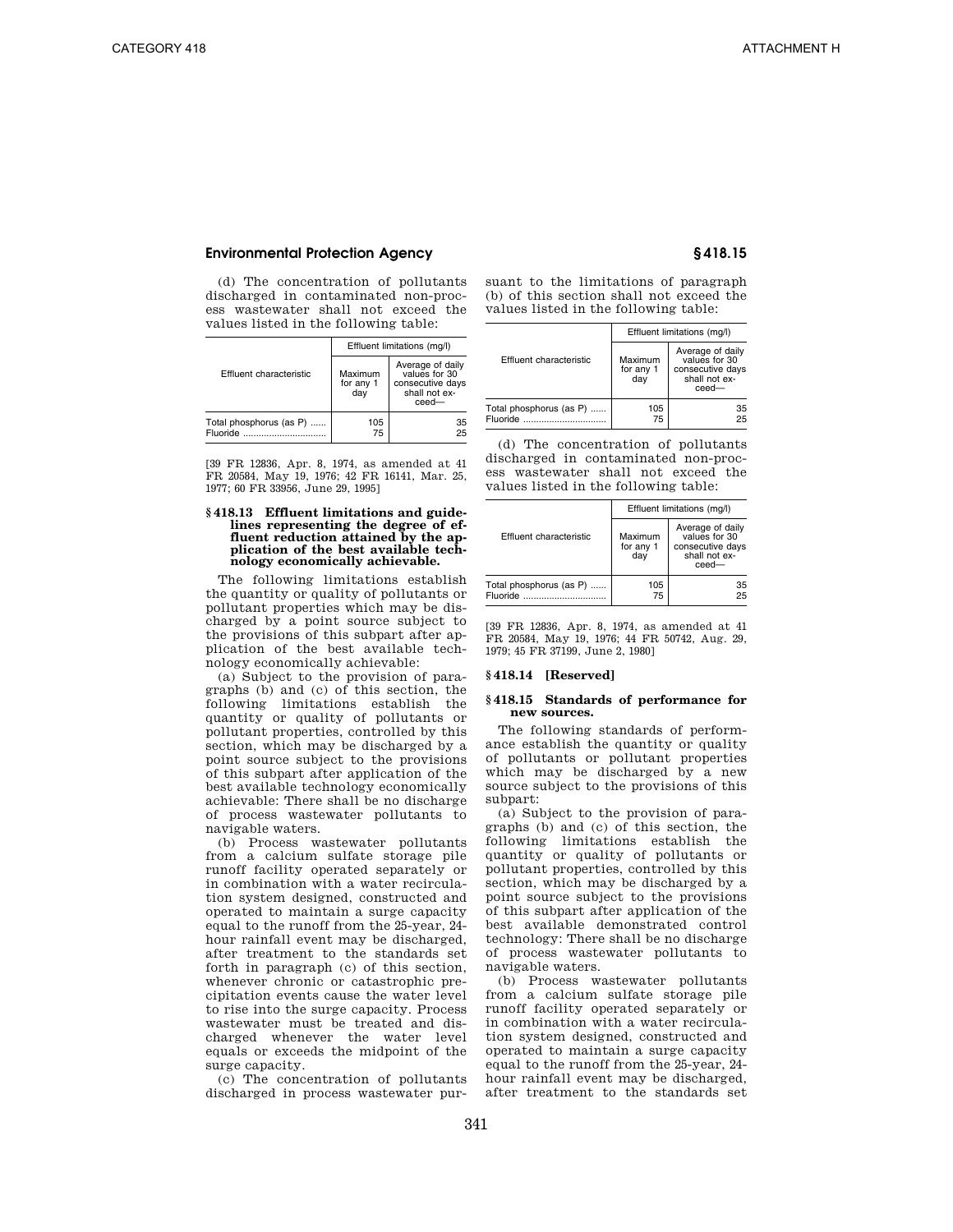forth in paragraph (c) of this section, whenever chronic or catastrophic precipitation events cause the water level to rise into the surge capacity. Process wastewater must be treated and discharged whenever the water level equals or exceeds the midpoint of the surge capacity.

(c) The concentration of pollutants discharged in process wastewater pursuant to the limitations of paragraph (b) shall not exceed the values listed in the following table:

|                                                   | Effluent limitations (mg/l) |                                                                                |
|---------------------------------------------------|-----------------------------|--------------------------------------------------------------------------------|
| Effluent characteristic                           | Maximum<br>for any 1<br>day | Average of daily<br>values for 30<br>consecutive days<br>shall not ex-<br>ceed |
| Total phosphorus (as P)<br>Fluoride<br><b>TSS</b> | 105<br>75<br>150            | 35<br>25<br>50                                                                 |

The total suspended solid limitation set forth in this paragraph shall be waived for process wastewater from a calcium sulfate storage pile runoff facility, operated separately or in combination with a water recirculation system, which is chemically treated and then clarified or settled to meet the other pollutant limitations set forth in this paragraph.

(d) The concentration of pollutants discharged in contaminated non-process wastewater shall not exceed the values listed in the following table:

|                                     | Effluent limitations (mg/l) |                                                                                    |
|-------------------------------------|-----------------------------|------------------------------------------------------------------------------------|
| Effluent characteristic             | Maximum<br>for any 1<br>dav | Average of daily<br>values for 30<br>consecutive days<br>shall not ex-<br>$ceed -$ |
| Total phosphorus (as P)<br>Fluoride | 105<br>75                   | 35<br>25                                                                           |

[39 FR 12836, Apr. 8, 1974, as amended at 41 FR 20584, May 19, 1976; 42 FR 16141, Mar. 25, 1977]

#### **§ 418.16 Pretreatment standards for new sources.**

The pretreatment standards under section 307(c) of the Act for a source within the phosphate subcategory, which is a user of a publicly owned treatment works (and which would be a new source subject to section 306 of the Act, if it were to discharge pollutants

# **§ 418.16 40 CFR Ch. I (7–1–06 Edition)**

to the navigable waters), shall be the standard set forth in 40 CFR part 128, except that, for the purpose of this section, 40 CFR 128.133 shall be amended to read as follows:

In addition to the prohibitions set forth in 40 CFR 128.131, the pretreatment standard for incompatible pollutants introduced into a publicly owned treatment works shall be as follows: There shall be no discharge of process waste water pollutants.

## **§ 418.17 Effluent limitations quidelines representing the degree of effluent reduction attainable by the application of the best conventional pollutant control technology.**

The following limitations establish the quantity or quality of pollutants or pollutant properties which may be discharged by a point source subject to the provisions of this subpart after application of the best conventional pollutant control technology:

(a) Subject to the provision of paragraphs (b) and (c) of this section, the following limitations establish the quantity or quality of pollutants or pollutant properties, controlled by this section, which may be discharged by a point source subject to the provisions of this subpart after application of the best conventional pollutant control technology: There shall be no discharge of process wastewater pollutants to navigable waters.

(b) Process wastewater pollutants from a calcium sulfate storage pile runoff facility operated separately or in combination with a water recirculation system designed, constructed and operated to maintain a surge capacity equal to the runoff from the 25-year, 24 hour rainfall event may be discharged, after treatment to the standards set forth in paragraph (c) of this section, whenever chronic or catastrophic precipitation events cause the water level to rise into the surge capacity. Process wastewater must be treated and discharged whenever the water level equals or exceeds the midpoint of the surge capacity.

(c) The concentration of pollutants discharged in process wastewater pursuant to the limitations of paragraph (b) of this section shall not exceed the values listed in the following table: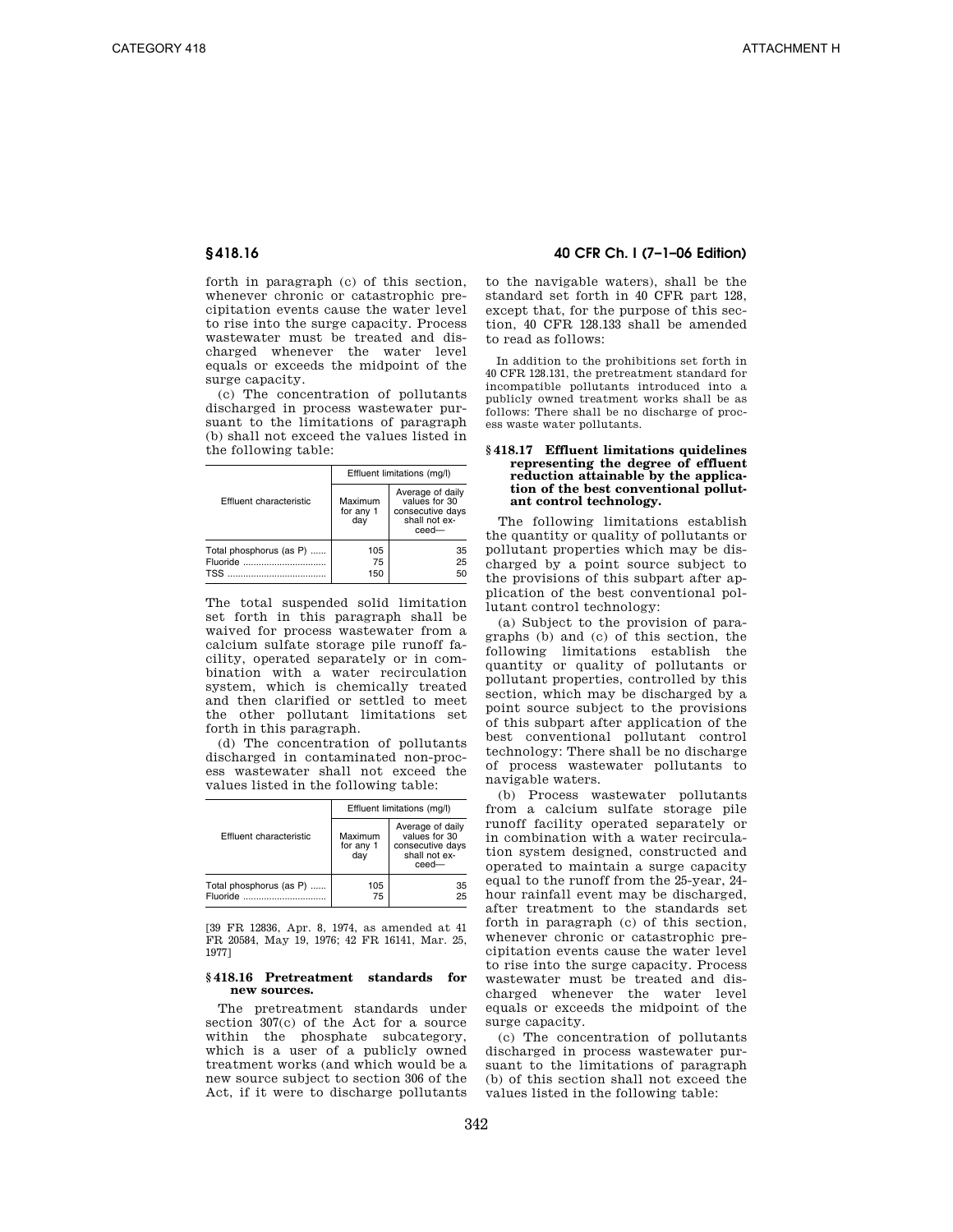|                         | Effluent limitations (mg/l) |                                                                                |
|-------------------------|-----------------------------|--------------------------------------------------------------------------------|
| Effluent characteristic | Maximum<br>for any 1<br>day | Average of daily<br>values for 30<br>consecutive days<br>shall not ex-<br>ceed |
| <b>TSS</b>              | 150                         | 50                                                                             |

The total suspended solid limitations set forth in this paragraph shall be waived for process wastewater from a calcium sulfate sulfate storage pile runoff facility, operated separately or in combination with a water recirculation system, which is chemically treated and then clarified or settled to meet the other pollutant limitations set forth in this §418.13(c).

[44 FR 50742, Aug. 29, 1979; 45 FR 37199, June 2, 1980, as amended at 51 FR 24999, July 9, 1986]

# **Subpart B—Ammonia Subcategory**

#### **§ 418.20 Applicability; description of the ammonia subcategory.**

The provisions of this subpart are applicable to discharges resulting from the manufacture of ammonia. Discharges attributable to shipping losses and cooling tower blowdown are excluded.

### [44 FR 64081, Nov. 6, 1979]

#### **§ 418.21 Specialized definitions.**

For the purposes of this subpart:

(a) Except as provided below the general definitions, abbreviations and methods of analysis set forth in 40 CFR part 401 shall apply to this subpart.

(b) The term *product* shall mean the anhydrous ammonia content of the compound manufactured.

(c) The term *shipping losses* shall mean: Discharges resulting from loading tank cars or tank trucks; discharges resulting from cleaning tank cars or tank trucks; and discharges from air pollution control scrubbers designed to control emissions from loading or cleaning tank cars or tank trucks.

(d) The term *process wastewater* shall mean any water which, during manufacturing or processing, comes into direct contact with or results from the production or use of any raw material, intermediate product, finished product, by-product, or waste product. The term *process wastewater* does not include non-contact cooling water, as defined below.

(e) The term *non-contact cooling water*  shall mean water which is used in a cooling system designed so as to maintain constant separation of the cooling medium from all contact with process chemicals but which may on the occasion of corrosion, cooling system leakage or similar cooling system failures contain small amounts of process chemicals: *Provided,* That all reasonable measures have been taken to prevent, reduce, eliminate and control to the maximum extent feasible such contamination: *And provided further,* That all reasonable measures have been taken that will mitigate the effects of such contamination once it has occurred.

[44 FR 64082, Nov. 6, 1979]

### **§ 418.22 Effluent limitations guidelines representing the degree of effluent reduction attainable by the application of the best practicable control technology currently available.**

Except as provided in §§125.30 through 125.32, any existing point source subject to this subpart shall achieve the following effluent limitations representing the degree of effluent reduction attainable by the application of the best practicable control technology currently available (BPT):

|                         |                             | <b>Effluent limitations</b>                                                        |
|-------------------------|-----------------------------|------------------------------------------------------------------------------------|
| Effluent characteristic | Maximum<br>for any 1<br>day | Average of daily<br>values for 30<br>consecutive days<br>shall not ex-<br>$ceed -$ |
|                         |                             | Metric units (kilograms per<br>1,000 kg of product)                                |
| Ammonia (as N)          | 0.1875                      | 0.0625                                                                             |
| <br>pН                  | (1)                         |                                                                                    |
|                         |                             | English units (pounds per<br>1,000 lb of product)                                  |
| Ammonia (as N)          | 0.1875                      | 0.0625                                                                             |
| pН                      | (1)                         |                                                                                    |

1Within the range 6.0 to 9.0.

[39 FR 12836, Apr. 8, 1974, as amended at 40 FR 26275, June 23, 1975: 60 FR 33956, June 29, 1995]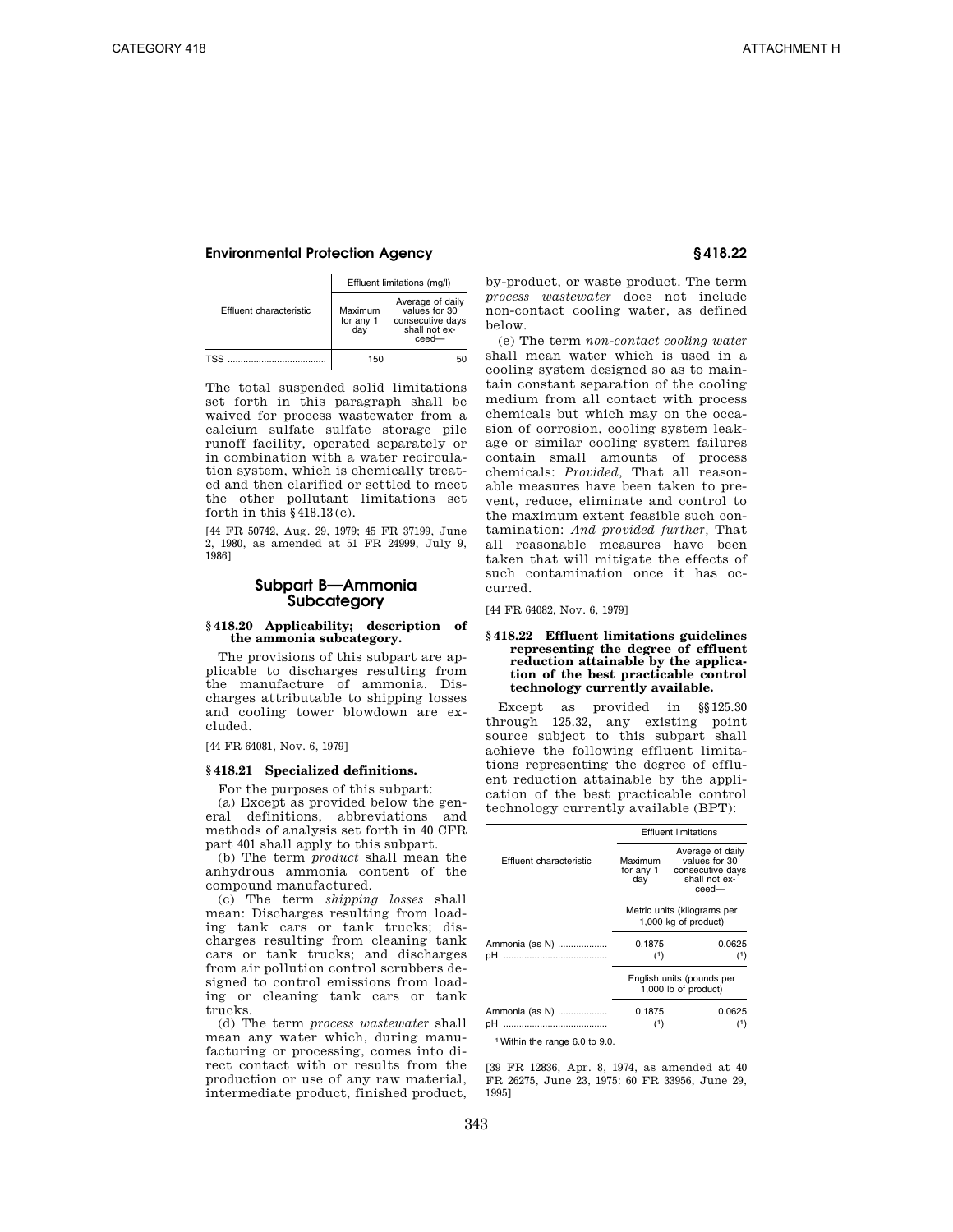### **§ 418.23 Effluent limitations quidelines representing the degree of effluent reduction attainable by the application of the best available technology economically achievable.**

Except as provided in §§125.30 through 125.32, the following limitations establish the quantity or quality of pollutants or pollutant properties, which may be discharged by a point source subject to the provisions of this subpart after application of the best available technology economically achievable.

|                         | <b>Effluent limitations</b>                       |                                                                                           |
|-------------------------|---------------------------------------------------|-------------------------------------------------------------------------------------------|
| Effluent characteristic | Maximum for<br>any 1 day                          | Average of<br>daily values<br>for $30$ con-<br>secutive days<br>shall not ex-<br>$ceed -$ |
|                         |                                                   | Metric units (kilograms per<br>1,000 kg of product)                                       |
| Ammonia (as N)          | 0.05                                              | 0.025                                                                                     |
|                         | English units (pounds per 1,000<br>Ib of product) |                                                                                           |
| Ammonia (as N)          | 0.05                                              | 0.025                                                                                     |

[51 FR 24999, July 9, 1986]

# **§ 418.24 [Reserved]**

# **§ 418.25 Standards of performance for new sources.**

The following standards of performance establish the quantity or quality of pollutants or pollutant properties, controlled by this section, which may be discharged by a new source subject to the provisions of this subpart:

|                         | <b>Effluent limitations</b>                         |                                                                                    |
|-------------------------|-----------------------------------------------------|------------------------------------------------------------------------------------|
| Effluent characteristic | Maximum<br>for any 1<br>day                         | Average of daily<br>values for 30<br>consecutive days<br>shall not ex-<br>$ceed -$ |
|                         | Metric units (kilograms per<br>1,000 kg of product) |                                                                                    |
| Ammonia (as N)          | 0.11                                                | 0.055                                                                              |
| <br>pН                  | (1)                                                 | (1)                                                                                |
|                         |                                                     | English units (pounds per<br>1,000 lb of product)                                  |
| Ammonia (as N)          | 0.11                                                | 0.055                                                                              |
| pН                      | (1)                                                 |                                                                                    |

1Within the range 6.0 to 9.0.

# **§ 418.23 40 CFR Ch. I (7–1–06 Edition)**

### **§ 418.26 Pretreatment standards for new sources.**

The pretreatment standards under section 307(c) of the Act for a source within the ammonia subcategory, which is a user of a publicly owned treatment works (and which would be a new source subject to section 306 of the Act, if it were to discharge pollutants to the navigable waters), shall be the standard set forth in 40 CFR part 128, except that, for the purpose of this section, 40 CFR 128.133 shall be amended to read as follows:

In addition to the prohibitions set forth in 40 CFR 128.131, the pretreatment standard for incompatible pollutants introduced into a publicly owned treatment works shall be the standard of performance for new sources specified in 40 CFR 418.25; provided that, if the publicly owned treatment works which receives the pollutants is committed, in its NPDES permit, to remove a specified percentage of any incompatible pollutant, the pretreatment standard applicable to users of such treatment works shall be correspondingly reduced in stringency for that pollutant.

## **§ 418.27 Effluent limitations guidelines representing the degree of effluent reduction attainable by the application of the best conventional pollutant control technology.**

The following limitations establish the quantity or quality of pollutants or pollutant properties, controlled by this section, which may be discharged by a point source subject to the provisions of this subpart after application of the best conventional pollutant control technology.

| Effluent characteristic | <b>Effluent limitations</b> |
|-------------------------|-----------------------------|
|                         |                             |

[44 FR 50742, Aug. 29, 1979]

# **Subpart C—Urea Subcategory**

# **§ 418.30 Applicability; description of the urea subcategory.**

The provisions of this subpart are applicable to the manufacture of urea. Discharges attributable to shipping losses and precipitation runoff from outside the battery limits of the urea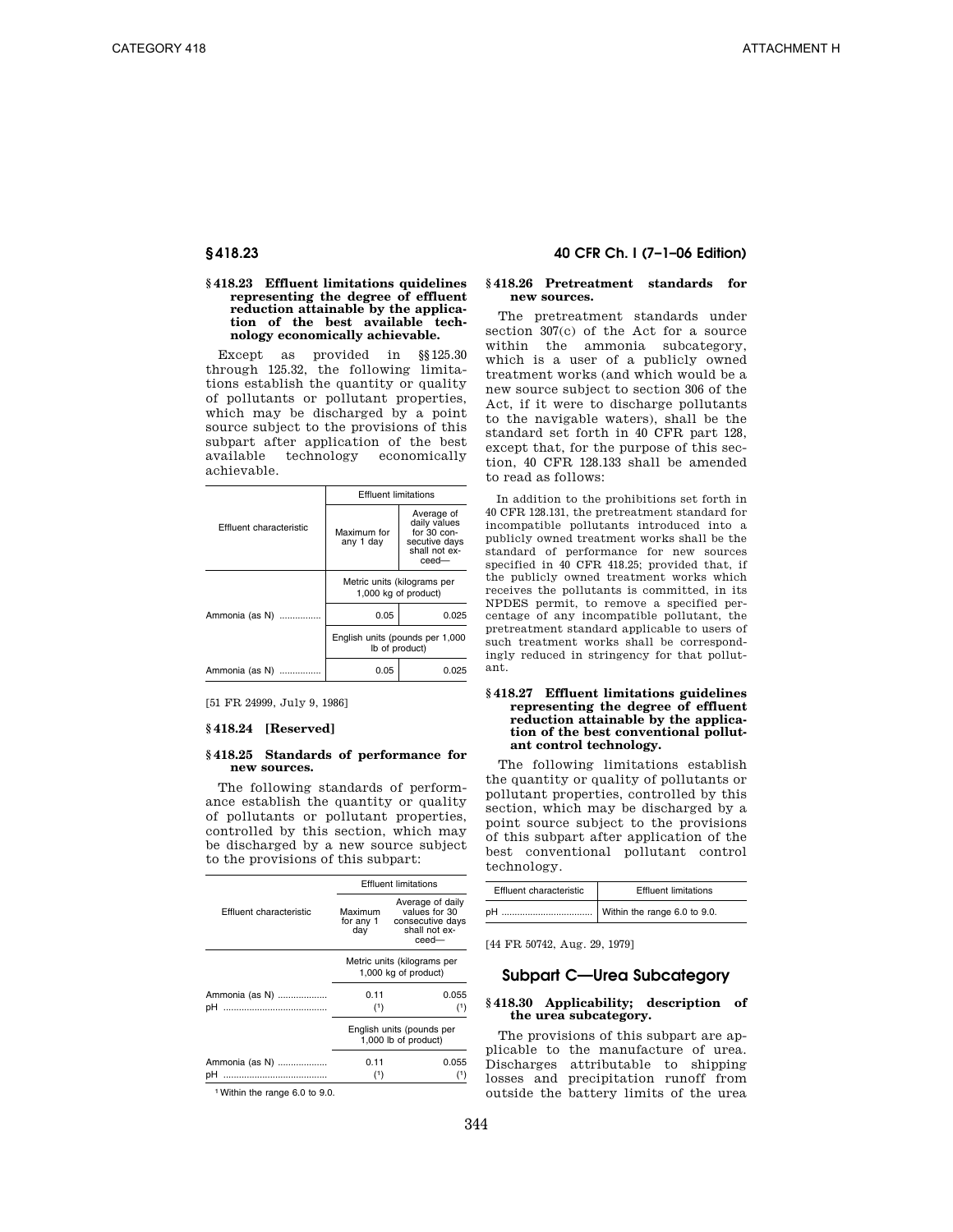manufacturing operations, and cooling tower blowdown are excluded.

(Sec. 306(b), Federal Water Pollution Act, as amended (33 U.S.C. 1316(c)))

[43 FR 17826, Apr. 26, 1978]

# **§ 418.31 Specialized definitions.**

For the purposes of this subpart:

(a) Except as provided below, the general definitions, abbreviations and methods of analysis set forth in 40 CFR part 401 shall apply to this subpart.

(b) The term *product* shall mean the 100 percent urea content of the material manufactured.

(Sec. 306(b), Federal Water Pollution Control Act, as amended (33 U.S.C. 1316(c)))

[43 FR 17826, Apr. 26, 1978]

## **§ 418.32 Effluent limitations guidelines representing the degree of effluent reduction attainable by the application of the best practicable control technology currently available.**

Except as provided in §§125.30 through 125.32, any existing point source subject to this subpart shall achieve the following effluent limitations representing the degree of effluent reduction attainable by the application of the best practicable control technology currently available (BPT):

(a) The following limitations constitute the maximum permissible discharge for urea manufacturing operations in which urea is produced as a solution product:

|                                           | Effluent limitations (mg/l) |                                                                                 |
|-------------------------------------------|-----------------------------|---------------------------------------------------------------------------------|
| <b>Effluent characteristics</b>           | Maximum<br>for any 1<br>dav | Average of daily<br>values for 30<br>consecutive days<br>shall not ex-<br>ceed- |
| Ammonia (as N)<br>Organic nitrogen (as N) | 0.95<br>0.61                | 0.48<br>0.33                                                                    |

NOTE: Metric units: Kilogram/1,000 kg of product; English units: Pound/1,000 lb of product.

(b) The following limitations constitute the maximum permissible discharge for urea manufacturing operations in which urea is prilled or granulated:

|                                           | Effluent limitations (mg/l) |                                                                                 |
|-------------------------------------------|-----------------------------|---------------------------------------------------------------------------------|
| Effluent characteristics                  | Maximum<br>for any 1<br>dav | Average of daily<br>values for 30<br>consecutive days<br>shall not ex-<br>ceed- |
| Ammonia (as N)<br>Organic nitrogen (as N) | 1.18<br>1.48                | 0.59<br>0.80                                                                    |

NOTE: Metric units: Kilogram/1,000 kg of product; English units: Pound/1,000 lb of product.

(Sec. 306(b), Federal Water Control Act, as amended (33 U.S.C. 1316(c)))

[39 FR 12836, Apr. 8, 1974, as amended at 43 FR 17826, Apr. 26, 1978; 44 FR 9388, Feb. 13, 1979; 60 FR 33956, June 29, 1995]

# **§ 418.33 Effluent limitations and guidelines representing the degree of effluent reduction attainable by the application of the best available technology economically achievable.**

The following limitations establish the quantity or quality of pollutants or pollutant properties, controlled by this section, which may be discharged by a point source subject to the provisions of this subpart after application of the best available technology economically achievable:

(a) The following limitations constitute the maximum permissible discharge for urea manufacturing operations in which urea is produced as a solution product:

|                                           | Effluent limitations (mg/l) |                                                                                    |
|-------------------------------------------|-----------------------------|------------------------------------------------------------------------------------|
| Effluent characteristics                  | Maximum<br>for any 1<br>dav | Average of daily<br>values for 30<br>consecutive days<br>shall not ex-<br>$ceed -$ |
| Ammonia (as N)<br>Organic nitrogen (as N) | 0.53<br>0.45                | 0.27<br>0.24                                                                       |

NOTE: Metric units: Kilogram/1,000 kg of product; English units: Pound/1,000 lb of product.

(b) The following limitations constitute the maximum permissible discharge for urea manufacturing operations in which urea is prilled or granulated:

|                                           | Effluent limitations (mg/l) |                                                                                |
|-------------------------------------------|-----------------------------|--------------------------------------------------------------------------------|
| Effluent characteristics                  | Maximum<br>for any 1<br>dav | Average of daily<br>values for 30<br>consecutive days<br>shall not ex-<br>ceed |
| Ammonia (as N)<br>Organic nitrogen (as N) | 0.53<br>.86                 | 0.27<br>.46                                                                    |

NOTE: Metric units: Kilogram/1,000 kg of product; English units: Pound/1,000 lb of product.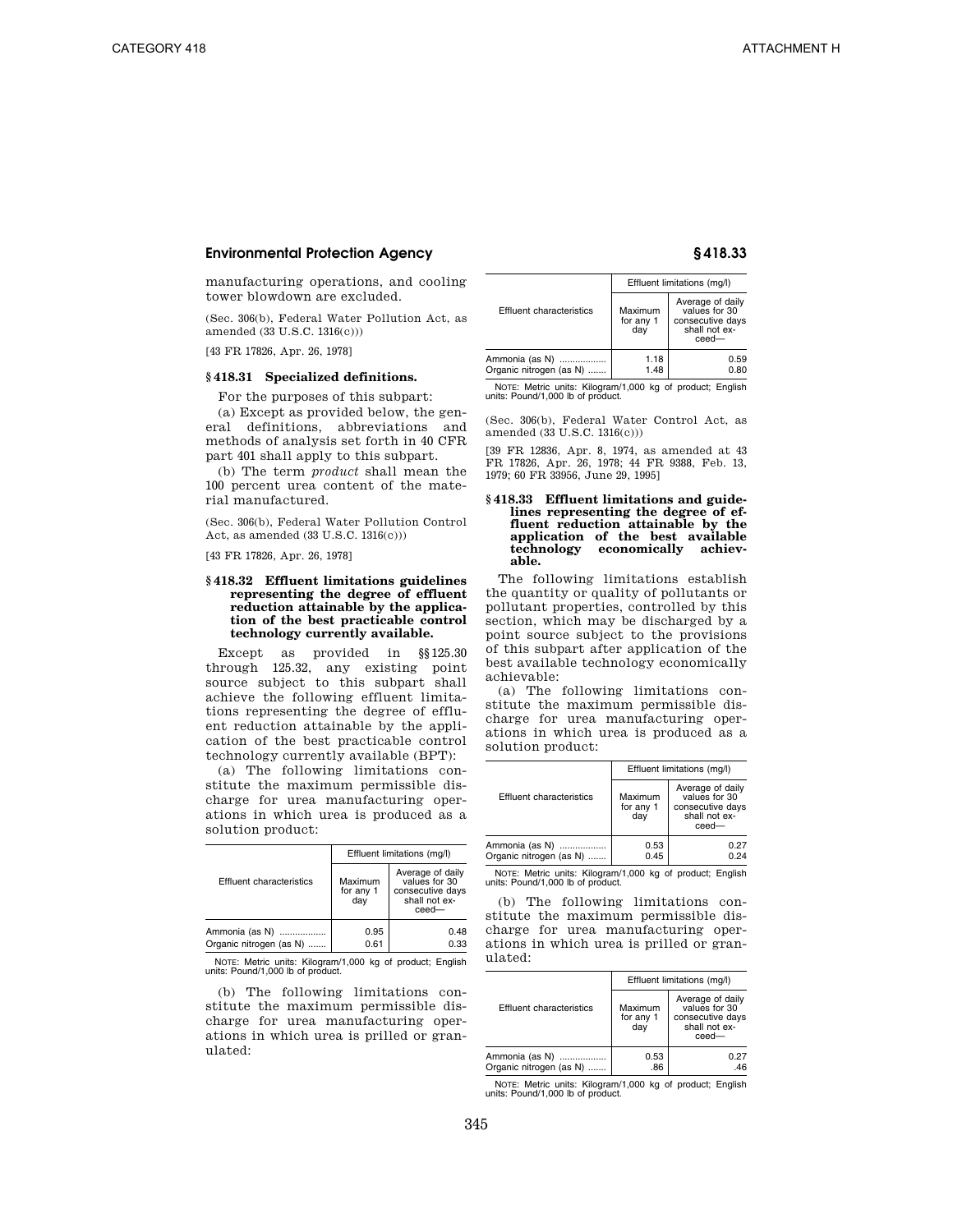(Sec. 306(b), Federal Water Pollution Control Act, as amended (33 U.S.C. 1316(c)))

[43 FR 17826, Apr. 26, 1978]

# **§ 418.34 [Reserved]**

# **§ 418.35 Standards of performance for new sources.**

The following standards of performance establish the quantity or quality of pollutants or pollutant properties, controlled by this section, which may be discharged by a new source subject to the provisions of this subpart:

(a) The following limitations constitute the maximum permissible discharge for urea manufacturing operations in which urea is produced as a solution product:

|                                           | Effluent limitations (mg/l) |                                                                                 |
|-------------------------------------------|-----------------------------|---------------------------------------------------------------------------------|
| Effluent characteristics                  | Maximum<br>for any 1<br>dav | Average of daily<br>values for 30<br>consecutive days<br>shall not ex-<br>ceed- |
| Ammonia (as N)<br>Organic nitrogen (as N) | 0.53<br>.45                 | 0.27<br>24                                                                      |

NOTE: Metric units: Kilogram/1,000 kg of product; English units: Pound/1,000 lb of product.

(b) The following limitations constitute the maximum permissible discharge for urea manufacturing operations in which urea is prilled or granulated:

|                                           | Effluent limitations (mg/l) |                                                                                 |
|-------------------------------------------|-----------------------------|---------------------------------------------------------------------------------|
| Effluent characteristics                  | Maximum<br>for any 1<br>dav | Average of daily<br>values for 30<br>consecutive days<br>shall not ex-<br>ceed- |
| Ammonia (as N)<br>Organic nitrogen (as N) | 0.53<br>.86                 | 0.27<br>.46                                                                     |

NOTE: Metric units: Kilogram/1,000 kg of product; English units: Pound/1,000 lb of product.

(Sec. 306(b), Federal Water Pollution Control Act, as amended (33 U.S.C. 1316(c)))

[39 FR 12836, Apr. 8, 1974, as amended at 43 FR 17827, Apr. 26, 1978; 44 FR 9388, Feb. 13, 1979]

# **§ 418.36 Pretreatment standards for new sources.**

The pretreatment standards under section 307(c) of the Act for a source within the urea subcategory, which is a user of a publicly owned treatment works (and which would be a new source subject to section 306 of the Act, if it were to discharge pollutants to the

# **§ 418.34 40 CFR Ch. I (7–1–06 Edition)**

navigable waters), shall be the standard set forth in 40 CFR part 128, except that, for the purpose of this section, 40 CFR 128.133 shall be amended to read as follows:

In addition to the prohibitions set forth in 40 CFR 128.131, the pretreatment standard for incompatible pollutants introduced into publicly owned treatment works shall be the standard of performance for new sources specified in 40 CFR 418.35; *Provided,* That, if the publicly owned treatment works which receives the pollutants is committed, in its NPDES permit, to remove a specified percentage of any incompatible pollutant, the pretreatment standard applicable to users of such treatment works shall be correspondingly reduced in stringency for that pollutant.

# **Subpart D—Ammonium Nitrate Subcategory**

# **§ 418.40 Applicability; description of the ammonium nitrate subcategory.**

The provisions of this subpart are applicable to discharges resulting from the manufacture of ammonium nitrate. Discharges attributable to shipping losses, precipitation runoff from outside the battery limits of the ammonium nitrate manufacturing operations, cooling tower blowdown, and discharges from plants which totally condense their neutralizer overheads are excluded.

(Sec. 306(b), Federal Water Pollution Control Act, as amended (33 U.S.C. 1316(c)))

[43 FR 17827, Apr. 26, 1978]

# **§ 418.41 Specialized definitions.**

For the purposes of this subpart:

(a) Except as provided below, the general definitions, abbreviations and methods of analysis set forth in 40 CFR part 401 shall apply to this subpart.

(b) The term *product* shall mean the 100 percent ammonium nitrate content of the material manufactured.

(Sec. 306(b), Federal Water Pollution Control Act, as amended (33 U.S.C. 1316(c)))

[43 FR 17828, Apr. 26, 1978]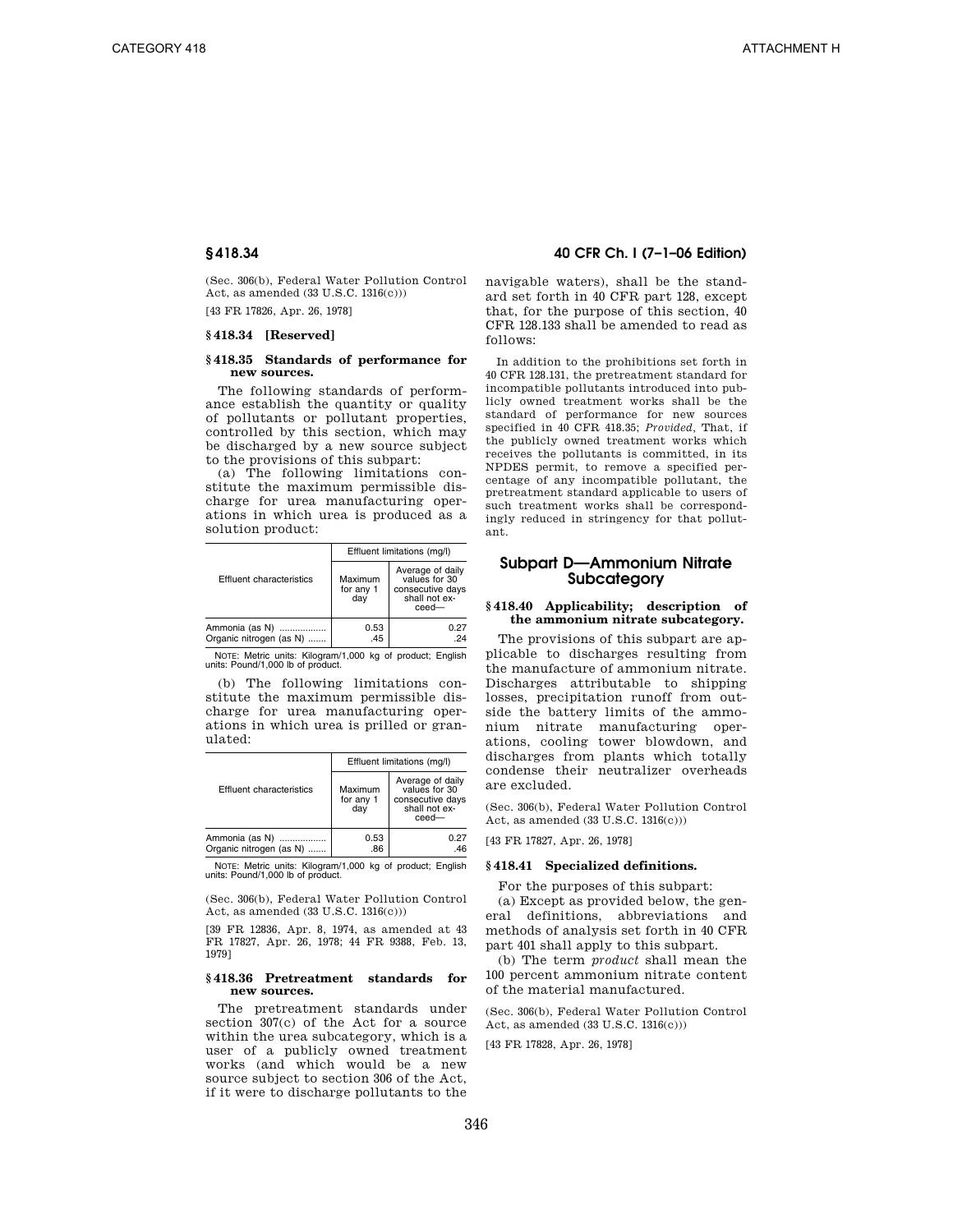### **§ 418.42 Effluent limitations guidelines representing the degree of effluent reduction attainable by the application of the best practicable control technology currently available.**

Except as provided in §§125.30 through 125.32, any existing point source subject to this subpart shall achieve the following effluent limitations representing the degree of effluent reduction attainable by the application of the best practicable control technology currently available (BPT):

|                                  |                             | <b>Effluent limitations</b>                                                        |  |
|----------------------------------|-----------------------------|------------------------------------------------------------------------------------|--|
| Effluent characteristics         | Maximum<br>for any 1<br>dav | Average of daily<br>values for 30<br>consecutive days<br>shall not ex-<br>$ceed -$ |  |
| Ammonia (as N)<br>Nitrate (as N) | 0.73<br>.67                 | 0.39                                                                               |  |

NOTE: Metric units: kilogram/1,000 kg of products; English units: pound/1,000 lb of product.

(Sec. 306(b), Federal Water Pollution Control Act, as amended (33 U.S.C. 1316(c)))

[43 FR 17827, Apr. 26, 1978, as amended at 44 FR 9388, Feb. 13, 1979; 60 FR 33956, June 29, 1995]

### **§ 418.43 Effluent limitations and guidelines representing the degree of effluent reduction attainable by the application of the best available technology economically achievable.**

The following limitations establish the quantity or quality of pollutants or pollutant properties, controlled by this section, which may be discharged by a point source subject to the provisions of this subpart after application of the best available technology economically achievable:

|                                       | <b>Effluent limitations</b> |                                                                                 |
|---------------------------------------|-----------------------------|---------------------------------------------------------------------------------|
| Effluent characteristics              | Maximum<br>for any 1<br>dav | Average of daily<br>values for 30<br>consecutive days<br>shall not ex-<br>ceed- |
| Ammonia (as N)<br>Nitrate (as N)<br>. | 0.08<br>.12                 | 0.04                                                                            |

NOTE: Metric units: kilogram/1,000 kg of products; English units: pound/1,000 lb of product.

(Sec. 306(b), Federal Water Pollution Control Act, as amended (33 U.S.C. 1316(c)))

[43 FR 17828, Apr. 26, 1978]

# **§ 418.44 [Reserved]**

# **§ 418.45 Standards of performance for new sources.**

The following standards of performance establish the quantity or quality of pollutants or pollutant properties, controlled by this section, which may be discharged by a new source subject to the provisions of this subpart:

|                                  | <b>Effluent limitations</b> |                                                                                |
|----------------------------------|-----------------------------|--------------------------------------------------------------------------------|
| Effluent characteristic          | Maximum<br>for any 1<br>dav | Average of daily<br>values for 30<br>consecutive days<br>shall not ex-<br>ceed |
| Ammonia (as N)<br>Nitrate (as N) | 0.08<br>.12                 | 0.04<br>07                                                                     |

NOTE: Metric units: kilogram/1,000 kg of product; English units: pound/1,000 lb of product.

(Sec. 306(b), Federal Water Pollution Control Act, as amended (33 U.S.C. 1316(c)))

[43 FR 17828, Apr. 26, 1978, as amended at 44 FR 9388, Feb. 13, 1979]

#### **§ 418.46 Pretreatment standards for new sources.**

The pretreatment standards under section 307(c) of the Act for a source within the ammonium nitrate subcategory, which is a user of a publicly owned treatment works (and which would be a new source subject to section 306 of the Act, if it were to discharge pollutants to the navigable waters), shall be the standard set forth in 40 CFR part 128, except that, for the purpose of this section, 40 CFR 128.133 shall be amended to read as follows:

In addition to the prohibitions set forth in 40 CFR 128.131, the pretreatment standard for incompatible pollutants introduced into a publicly owned treatment works shall be the standard of performance for new sources specified in 40 CFR 418.45; *Provided,* That, if the publicly owned treatment works which receives the pollutants in committed, in its NPDES permit, to remove a specified percentage of any incompatible pollutant, the pretreatment standard applicable to users of such treatment works shall be correspondingly reduced in stringency for that pollutant.

EDITORIAL NOTE: Section 418.46 was suspended until further notice at 40 FR 26275, June 23, 1975, effective July 20, 1975.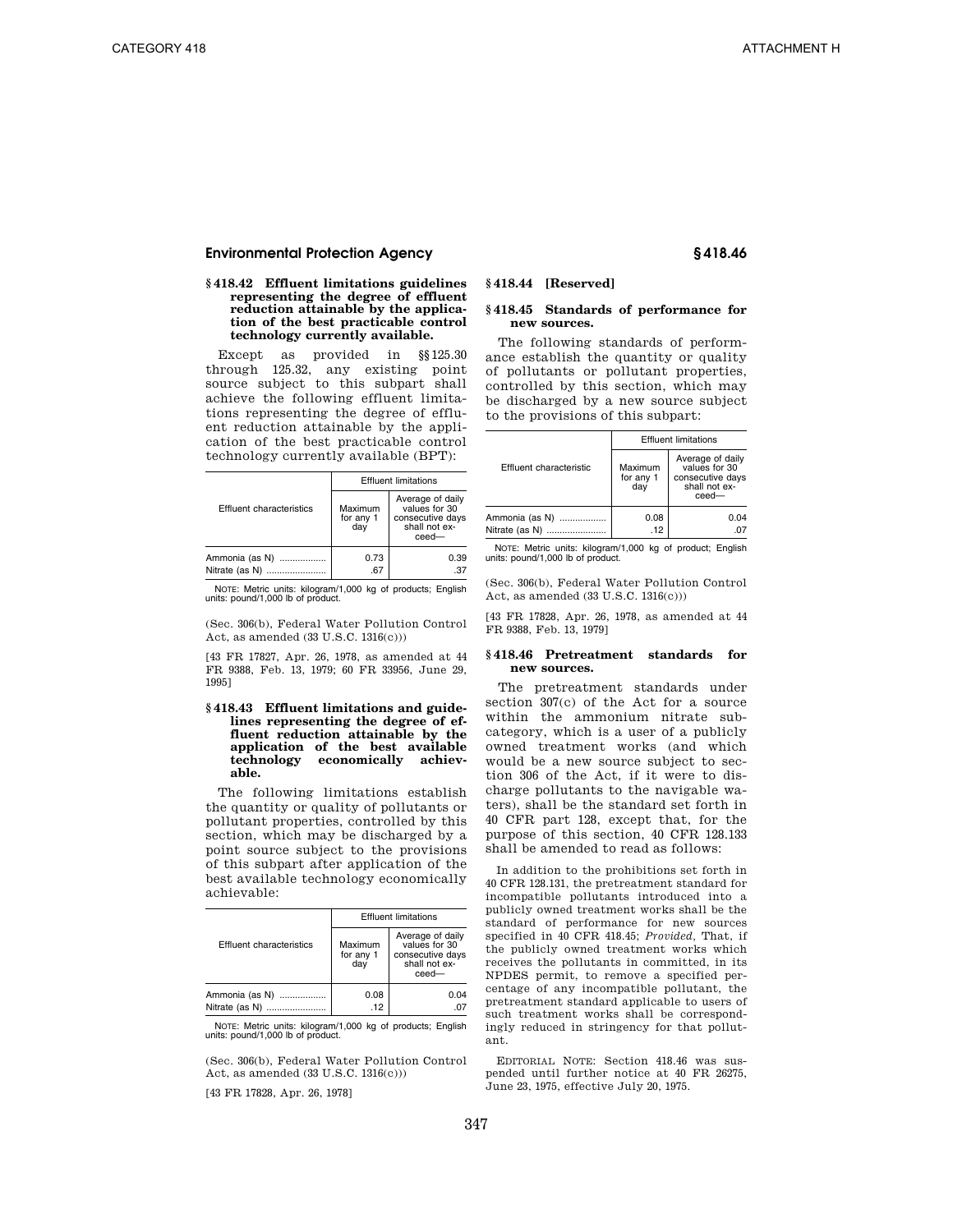# **Subpart E—Nitric Acid Subcategory**

# **§ 418.50 Applicability; description of the nitric acid subcategory.**

The provisions of this subpart are applicable to discharges resulting from production of nitric acid in concentrations up to 68 percent. Discharges from shipping losses are excluded.

[41 FR 2387, Jan. 1, 1976]

#### **§ 418.51 Specialized definitions.**

For the purpose of this subpart:

(a) Except as provided below, the general definitions, abbreviations and methods of analysis set forth in 40 CFR part 401 shall apply to this subpart.

(b) The term *product* shall mean nitric acid on the basis of 100 percent HNO<sub>3</sub>.

(c) The term *shipping losses* shall mean: Discharges resulting from loading tank cars or tank trucks; discharges resulting from cleaning tank cars or tank trucks; and discharges from air pollution control scrubbers designed to control emissions from loading or cleaning tank cars or tank trucks.

(d) The term *shipped liquid ammonia*  shall mean liquid ammonia commercially shipped for which the Department of Transportation requires 0.2 percent minimum water content.

(e) The term *non-contact cooling water*  shall mean water which is used in a cooling system designed so as to maintain constant separation of the cooling medium from all contact with process chemicals but which may on the occasion of corrosion, cooling system leakage or similar cooling system failures contain small amounts of process chemicals: *Provided,* That all reasonable measures have been taken to prevent, reduce, eliminate and control to the maximum extent feasible such contamination: *And provided further,* That all reasonable measures have been taken that will mitigate the effects of such contamination once it has occurred.

[39 FR 12836, Apr. 8, 1974, as amended at 41 FR 2387, Jan. 16, 1976]

# **§ 418.50 40 CFR Ch. I (7–1–06 Edition)**

#### **§ 418.52 Effluent limitations guidelines representing the degree of effluent reduction attainable by the application of the best practicable control technology currently available.**

Except as provided in §§125.30 through 125.32, any existing point source subject to this subpart shall achieve the following effluent limitations representing the degree of effluent reduction attainable by the application of the best practicable control technology currently available (BPT):

(a) The following limitations establish the quantity or quality of pollutants which may be discharged in process waste water from nitric acid production in which all the raw material ammonia is in the gaseous form:

[Metric units, kg/kkg of product; English units, lb/1,000 lb of product]

|                                  | <b>Effluent limitations</b> |                                                                                    |
|----------------------------------|-----------------------------|------------------------------------------------------------------------------------|
| Effluent characteristic          | Maximum<br>for any 1<br>dav | Average of daily<br>values for 30<br>consecutive days<br>shall not ex-<br>$ceed -$ |
| Ammonia (as N)<br>Nitrate (as N) | 0.007<br>0.33               | 0.0007<br>0 044                                                                    |

(b) The following limitations establish the quantity or quality of pollutants which may be discharged in process waste water from nitric acid production in which all the raw material ammonia is in the shipped liquid form: [Metric units, kg/kkg of product; English units, lb/1,000 lb of product]

|                                  | <b>Effluent limitations</b> |                                                                                    |
|----------------------------------|-----------------------------|------------------------------------------------------------------------------------|
| Effluent characteristic          | Maximum<br>for any 1<br>dav | Average of daily<br>values for 30<br>consecutive days<br>shall not ex-<br>$ceed -$ |
| Ammonia (as N)<br>Nitrate (as N) | 0.08<br>0.33                | 0.008<br>0.044                                                                     |

[39 FR 12836, Apr. 8, 1974, as amended at 41 FR 2387, Jan. 16, 1976; 42 FR 16141, Mar. 25, 1977; 60 FR 33956, June 29, 1995]

# **§ 418.53 Effluent limitations guidelines representing the degree of effluent reduction attainable by the application of the best available tech-nology economically achievable.**

The following limitations establish the quantity or quality of pollutants or pollutant properties which may be discharged by a point source subject to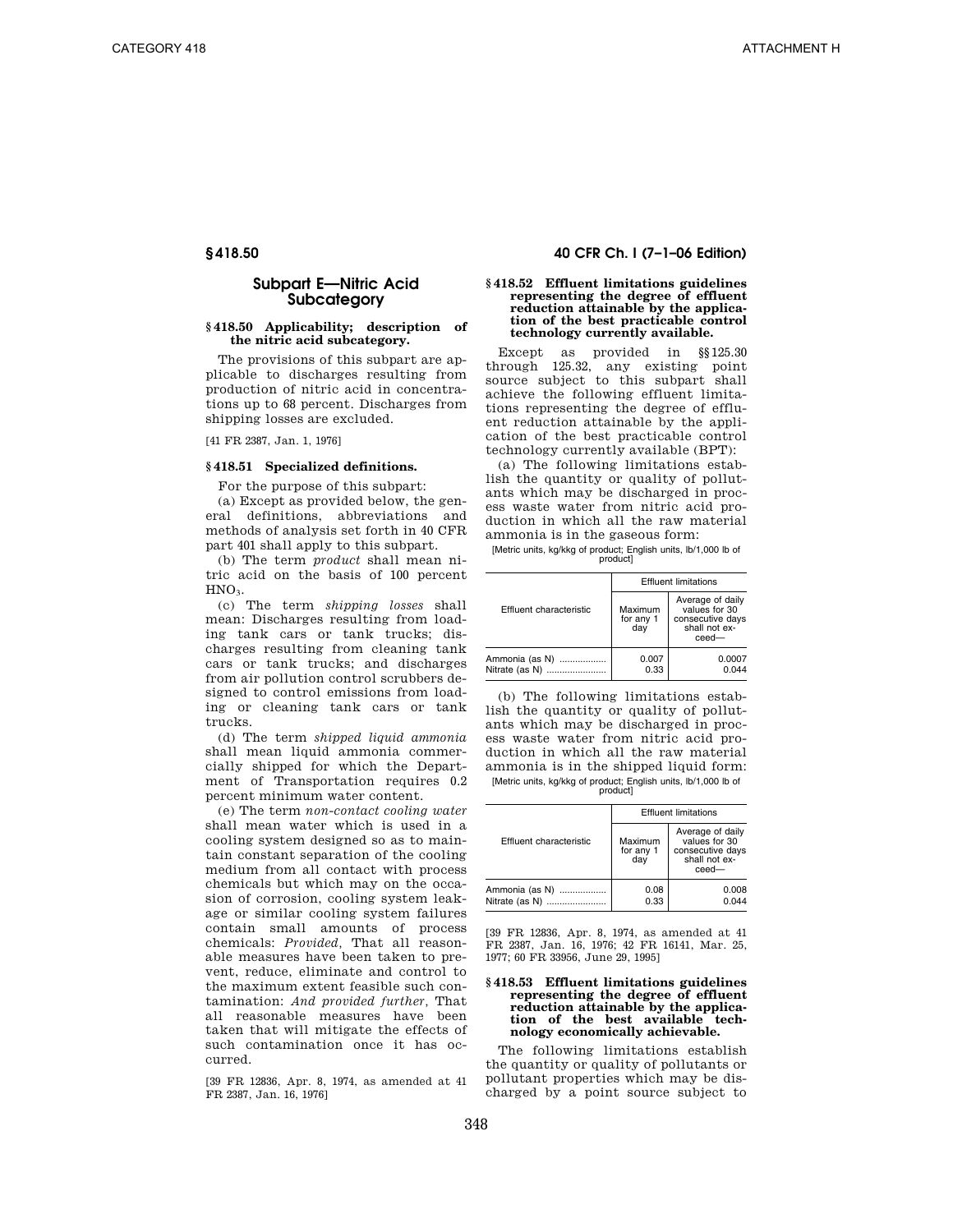the provisions of this subpart after application of the best available technology economically achievable:

(a) The following limitations establish the quantity or quality of pollutants which may be discharged in process waste water from nitric acid production in which all the raw material ammonia is in the gaseous form:

[Metric units, kg/kkg of product; English units, lb/1,000 lb of product]

|                                  | <b>Effluent limitations</b> |                                                                                |
|----------------------------------|-----------------------------|--------------------------------------------------------------------------------|
| Effluent characteristic          | Maximum<br>for any 1<br>day | Average of daily<br>values for 30<br>consecutive days<br>shall not ex-<br>ceed |
| Ammonia (as N)<br>Nitrate (as N) | 0.0045<br>0.17              | 0.00045<br>0.023                                                               |

(b) The following limitations establish the quantity or quality of pollutants which may be discharged in process waste water from nitric acid production in which all the raw material ammonia is in the shipped liquid form: [Metric units, kg/kkg of product; English units, lb/1,000 lb of product]

|                                  | <b>Effluent limitations</b> |                                                                                    |
|----------------------------------|-----------------------------|------------------------------------------------------------------------------------|
| Effluent characteristic          | Maximum<br>for any 1<br>dav | Average of daily<br>values for 30<br>consecutive days<br>shall not ex-<br>$ceed -$ |
| Ammonia (as N)<br>Nitrate (as N) | 0.08<br>0.17                | 0.008<br>0.023                                                                     |

[41 FR 2387, Jan. 16, 1976, as amended at 42 FR 16141, Mar. 25, 1977]

### **§ 418.54 [Reserved]**

## **§ 418.55 Standards of performance for new sources.**

The following standards of performance establish the quantity or quality of pollutants or pollutant properties which may be discharged by a new source subject to the provisions of this subpart:

(a) The following limitations establish the quantity or quality of pollutants which may be discharged in process waste water from nitric acid production in which all the raw material ammonia is in the gaseous form:

[Metric units, kg/kkg of product; English units, lb/1,000 lb of product]

|                                  |                             | <b>Effluent limitations</b>                                                        |  |
|----------------------------------|-----------------------------|------------------------------------------------------------------------------------|--|
| Effluent characteristic          | Maximum<br>for any 1<br>day | Average of daily<br>values for 30<br>consecutive days<br>shall not ex-<br>$ceed -$ |  |
| Ammonia (as N)<br>Nitrate (as N) | 0.0045<br>0.17              | 0.00045<br>0.023                                                                   |  |

(b) The following limitations establish the quantity or quality of pollutants which may be discharged in process waste water from nitric acid production in which all the raw material ammonia is in the shipped liquid form: [Metric units, kg/kkg of product; English units, lb/1,000 lb of product]

|                                      |                             | <b>Effluent limitations</b>                                                    |
|--------------------------------------|-----------------------------|--------------------------------------------------------------------------------|
| Effluent characteristic              | Maximum<br>for any 1<br>dav | Average of daily<br>values for 30<br>consecutive days<br>shall not ex-<br>ceed |
| Ammonia (as N)<br>Nitrate (as N)<br> | 0.08<br>0.17                | 0.008<br>0.023                                                                 |

[41 FR 2387, Jan. 16, 1976, as amended at 42 FR 16141, Mar. 25, 1977]

#### **§ 418.56 Pretreatment standards for new sources.**

The pretreatment standards under section 307(c) of the Act for a source within the nitric acid subcategory, which is a user of a publicly owned treatment works (and which would be a new source subject to section 306 of the Act, if it were to discharge pollutants to the navigable waters), shall be the standard set forth in part 128 of this chapter, except that, for the purpose of this section, §128.133 of this chapter shall be amended to read as follows: In addition to the prohibitions set forth in §128.131 of this chapter, the following pretreatment standard establishes the quantity or quality of pollutants or pollutant properties controlled by this section which may be discharged to publicly owned treatment works by a new source subject to the provisions of this subpart:

(a) The following limitations establish the quantity or quality of pollutants which may be discharged in process waste water from nitric acid production in which all the raw material ammonia is in the gaseous form: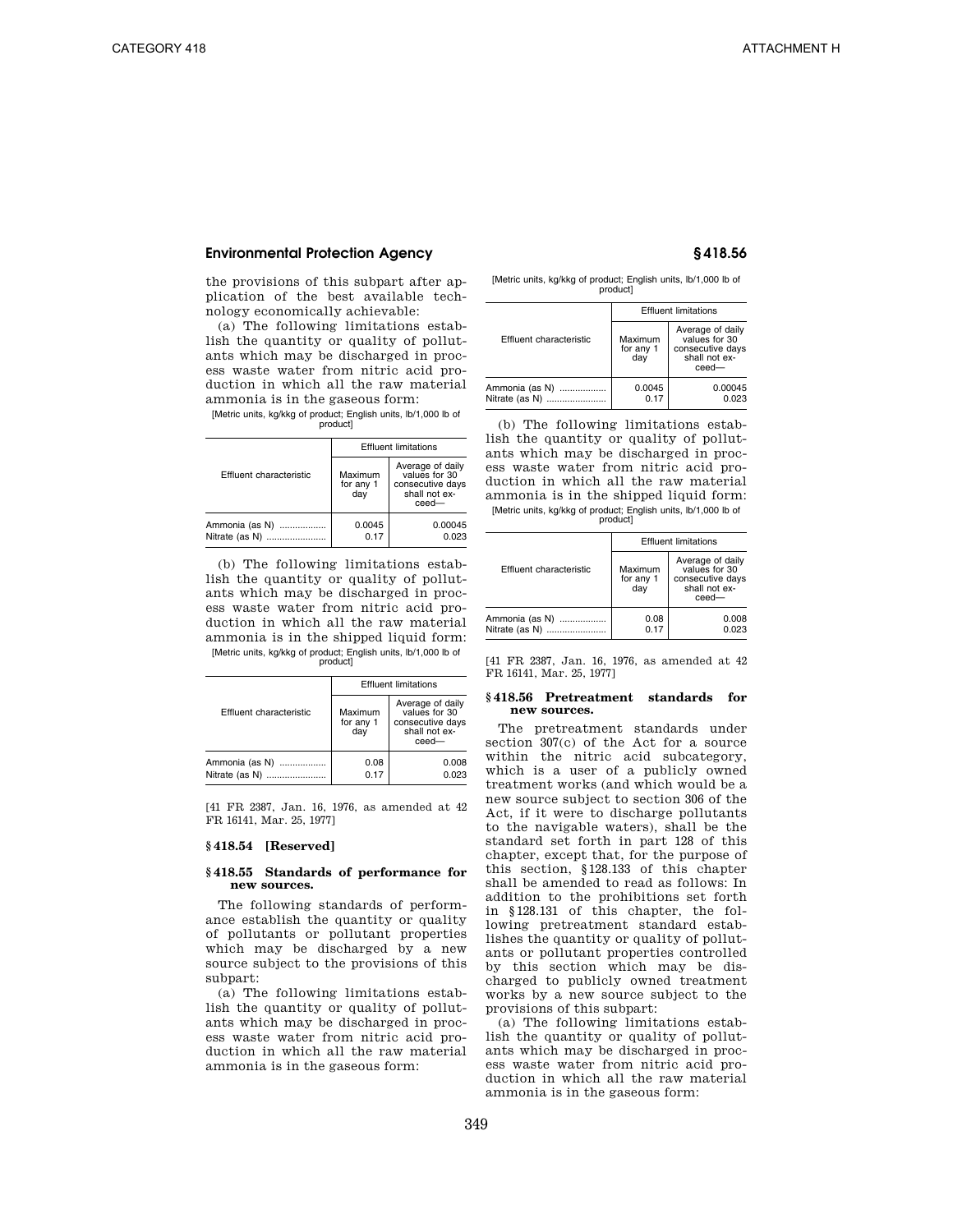[Metric units, kg/kkg of product; English units, lb/1,000 lb of product]

|                                  |                             | <b>Effluent limitations</b>                                                        |
|----------------------------------|-----------------------------|------------------------------------------------------------------------------------|
| Effluent characteristic          | Maximum<br>for any 1<br>dav | Average of daily<br>values for 30<br>consecutive days<br>shall not ex-<br>$ceed -$ |
| Ammonia (as N)<br>Nitrate (as N) | 0.0045<br>0.17              | 0.00045<br>0.023                                                                   |

(b) The following limitations establish the quantity or quality of pollutants which may be discharged in process waste water from nitric acid production in which all the raw material ammonia is in the shipped liquid form: [Metric units, kg/kkg of product; English units, lb/1,000 lb of product]

|                                  |                             | <b>Effluent limitations</b>                                                     |  |
|----------------------------------|-----------------------------|---------------------------------------------------------------------------------|--|
| Effluent characteristic          | Maximum<br>for any 1<br>dav | Average of daily<br>values for 30<br>consecutive days<br>shall not ex-<br>ceed- |  |
| Ammonia (as N)<br>Nitrate (as N) | 0.08<br>0.17                | 0.008<br>0.023                                                                  |  |

[41 FR 2388, Jan. 16, 1976, as amended at 42 FR 16141, Mar. 25, 1977]

# **Subpart F—Ammonium Sulfate Production Subcategory**

SOURCE: 40 FR 2652, Jan. 14, 1975, unless otherwise noted.

#### **§ 418.60 Applicability; description of the ammonium sulfate production subcategory.**

The provisions of this subpart apply to discharges resulting from the production of ammonium sulfate by the synthetic process and by coke oven byproduct recovery. The provisions of this subpart do not apply to ammonium sulfate produced as a by-product of caprolactam production.

### **§ 418.61 Specialized definitions.**

For the purpose of this subpart:

(a) Except as provided below, the general definitions, abbreviations and methods of analysis set forth in part 401 shall apply to this subpart.

(b) [Reserved]

# **§ 418.60 40 CFR Ch. I (7–1–06 Edition)**

#### **§ 418.62 Effluent limitations guidelines representing the degree of effluent reduction attainable by the application of the best practicable control technology currently available.**

Except as provided in §§125.30 through 125.32, any existing point source subject to this subpart shall achieve the following effluent limitations representing the degree of effluent reduction attainable by the application of the best practicable control technology currently available (BPT): There shall be no discharge of process waste water pollutants to navigable waters.

[60 FR 33956, June 29, 1995]

#### **§ 418.63 Effluent limitations guidelines representing the degree of effluent reduction attainable by the application of the best available technology economically achievable.**

The following limitations establish the quantity or quality of pollutants or pollutant properties, controlled by this section, which may be discharged by a point source subject to the provisions of this subpart after application of the best available technology economically achievable: There shall be no discharge of process waste water pollutants to navigable waters.

#### **§ 418.64 [Reserved]**

### **§ 418.65 Standards of performance for new sources.**

The following standards of performance establish the quantity or quality of pollutants or pollutant properties, controlled by this section, which may be discharged by a new source subject to the provisions of this subpart: There shall be no discharge of process waste water pollutants to navigable waters.

#### **§ 418.66 Pretreatment standard for new sources.**

The pretreatment standard under section 307(c) of the Act for a new source within the ammonium sulfate subcategory which is a user of a publicly owned treatment works and a major contributing industry as defined in 40 CFR part 128 (and which would be a new source subject to section 306 of the Act, if it were to discharge pollutants to the navigable waters), shall be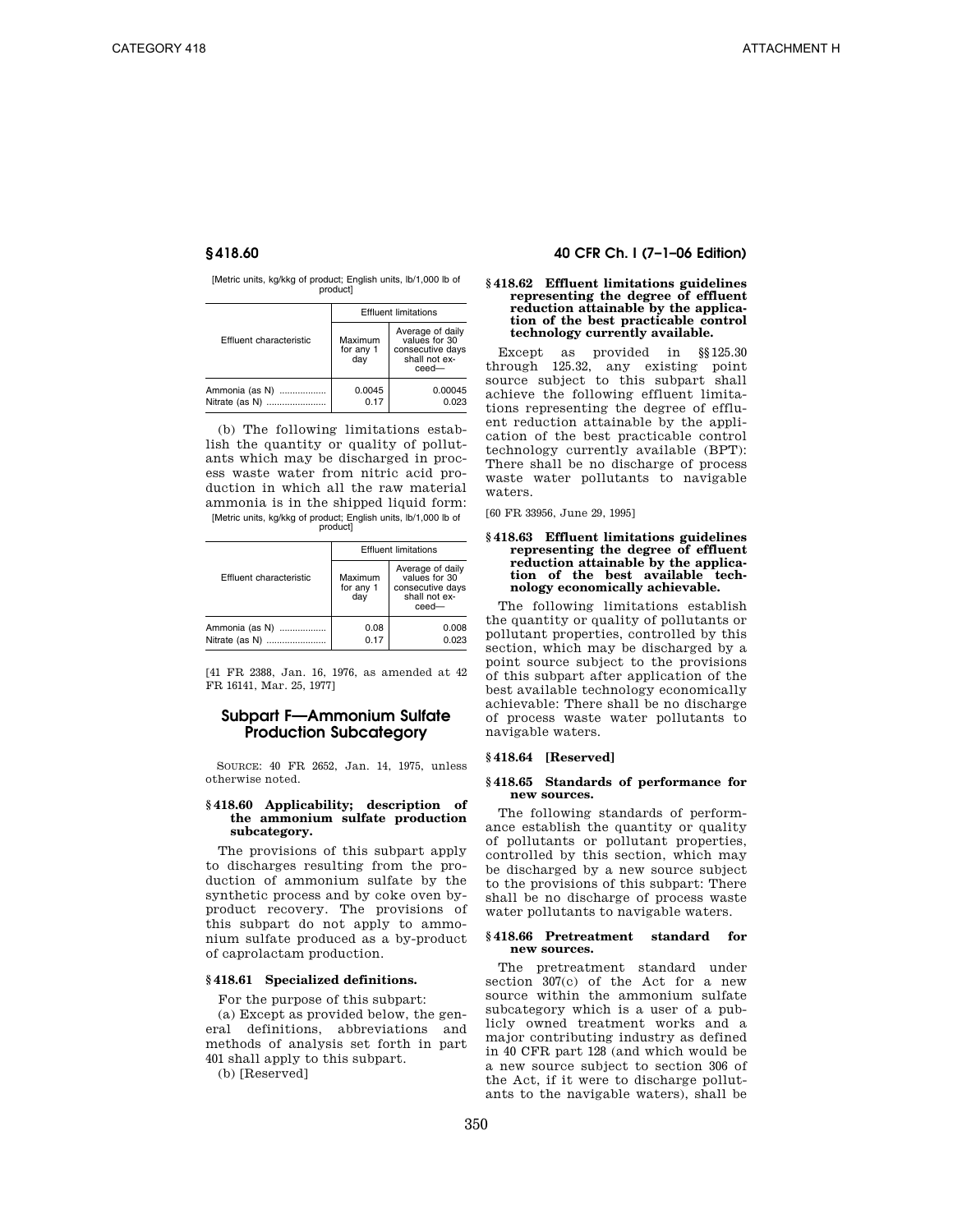the same standard as set forth in 40 CFR part 128, for existing sources, except that, for the purpose of this section, 40 CFR 128.121, 128.122, 128.132 and 128.133 shall not apply. The following pretreatment standard establishes the quantity or quality of pollutants or pollutant properties controlled by this section which may be discharged to a publicly owned treatment works by a new source subject to the provisions of this subpart:

| Pollutant or pollutant property | Pretreatment standard |
|---------------------------------|-----------------------|
|                                 | Do.<br>Do.            |

### **§ 418.67 Effluent limitations guidelines representing the degree of effluent reduction attainable by the application of the best conventional pollutant control technology.**

The following limitations establish the quantity or quality of pollutants or pollutant properties, which may be discharged by a point source subject to the provisions of this subpart after application of the best conventional pollutant control technology: There shall be no discharge of process waste water pollutants to navigable waters.

[44 FR 50742, Aug. 29, 1979]

# **Subpart G—Mixed and Blend Fertilizer Production Subcategory**

SOURCE: 40 FR 2652, Jan. 14, 1975, unless otherwise noted.

#### **§ 418.70 Applicability; description of the mixed and blend fertilizer production subcategory.**

The provisions of this subpart are applicable to discharges resulting from the production of mixed fertilizer and blend fertilizer.

# **§ 418.71 Specialized definitions.**

For the purpose of this subpart:

(a) Except as provided below, the general definitions, abbreviations and methods of analysis set forth in 40 CFR part 401 shall apply to this subpart.

(b) The term *mixed fertilizer* shall mean a mixture of wet and/or dry straight fertilizer materials, mixed fertilizer materials, fillers and additives prepared through chemical reaction to a given formulation.

(c) The term *blend fertilizer* shall mean a mixture of dry, straight and mixed fertilizer materials.

#### **§ 418.72 Effluent limitations guidelines representing the degree of effluent reduction attainable by the application of the best practicable control technology currently available.**

Except as provided in §§125.30 through 125.32, any existing point source subject to this subpart shall achieve the following effluent limitations representing the degree of effluent reduction attainable by the application of the best practicable control technology currently available (BPT): There shall be no discharge of process waste water pollutants to navigable waters.

[60 FR 33957, June 29, 1995]

#### **§ 418.73 Effluent limitations guidelines representing the degree of effluent reduction attainable by the application of the best available technology economically achievable.**

The following limitations establish the quantity or quality of pollutants or pollutant properties, controlled by this section, which may be discharged by a point source subject to the provisions of this subpart after application of the best available technology economically achievable: There shall be no discharge of process waste water pollutants to navigable waters.

# **§ 418.74 [Reserved]**

### **§ 418.75 Standards of performance for new sources.**

The following standards of performance establish the quantity or quality of pollutants or pollutant properties, controlled by this section, which may be discharged by a new source subject to the provisions of this subpart: There shall be no discharge of process waste water pollutants to navigable waters.

### **§ 418.76 Pretreatment standard for new sources.**

The pretreatment standard under section 307(c) of the Act for a new source within the mixed and blend fertilizer subcategory which is a user of a publicly owned treatment works and a